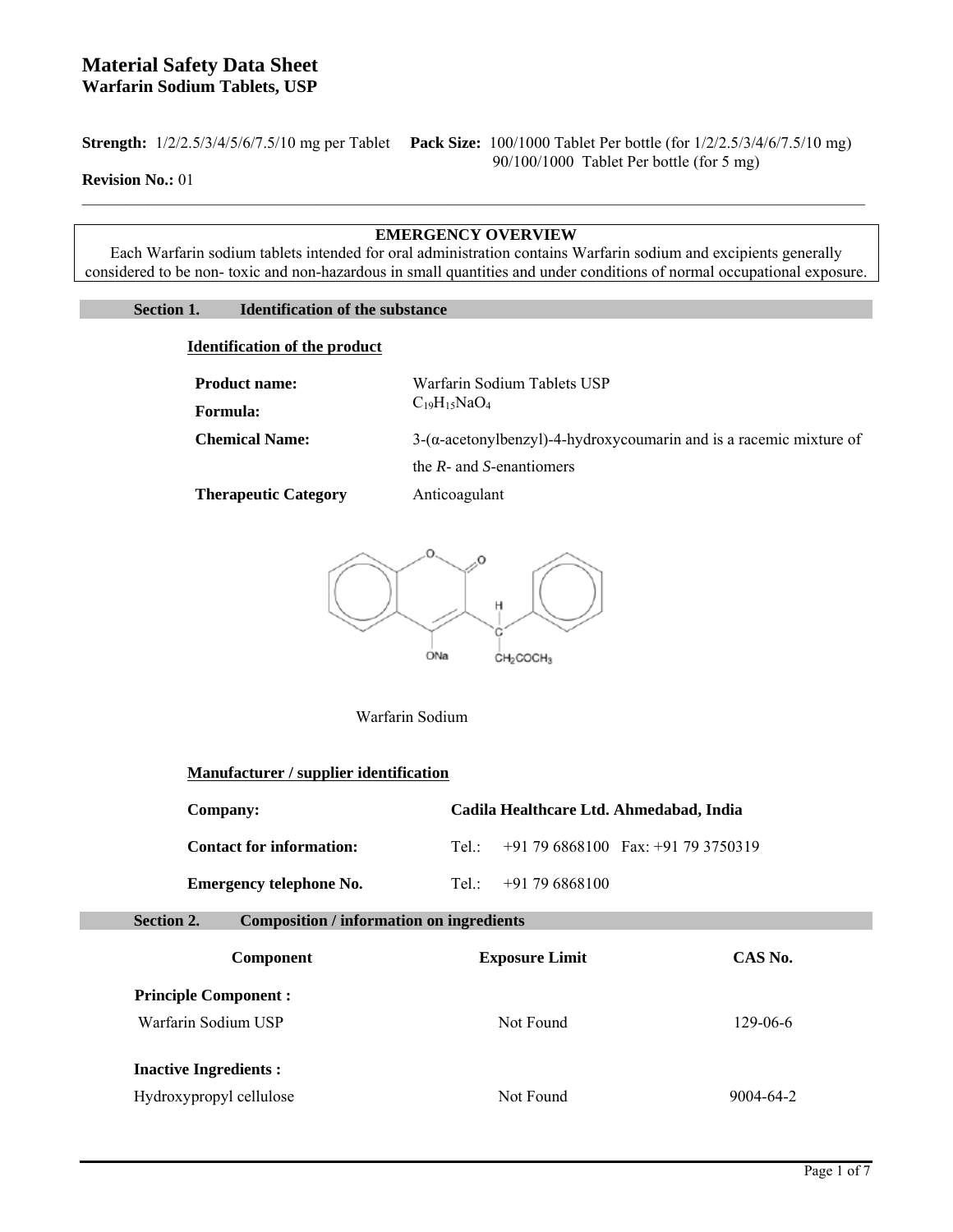# **Material Safety Data Sheet Warfarin Sodium Tablets, USP**

**Strength:** 1/2/2.5/3/4/5/6/7.5/10 mg per Tablet **Pack Size:** 100/1000 Tablet Per bottle (for 1/2/2.5/3/4/6/7.5/10 mg) 90/100/1000 Tablet Per bottle (for 5 mg)

**Revision No.:** 01

| Lactose Monohydrate                                    | Not Found | 67392-87-4     |
|--------------------------------------------------------|-----------|----------------|
| Magnesium Stearate                                     | Not Found | 577-04-0       |
| Pregelatinized Starch                                  | Not Found | $113 - 15 - 5$ |
| Permitted colors                                       | Not Found | NA             |
| <b>Health Hazards Information</b><br><b>Section 3.</b> |           |                |

**Dose and Administration**  The dosage and administration of warfarin sodium must be individualized for each patient according to the patient's INR response to the drug

#### **Venous Thromboembolism**

Adjust the warfarin dose to maintain a target INR of 2.5 (INR range, 2 to 3) for all treatment durations. The duration of treatment is based on the indication as follows:

• For patients with a DVT or PE secondary to a transient (reversible) risk factor, treatment with warfarin for 3 months is recommended.

 For patients with an unprovoked DVT or PE, treatment with warfarin is recommended for at least 3 months. After 3 months of therapy, evaluate the riskbenefit ratio of long-term treatment for the individual patient.

• For patients with two episodes of unprovoked DVT or PE, long-term treatment with warfarin is recommended. For a patient receiving long-term anticoagulant treatment, periodically reassess the risk-benefit ratio of continuing such treatment in the individual patient.

### **Atrial Fibrillation**

 In patients with non-valvular AF, anticoagulate with warfarin to target INR of 2.5 (range, 2 to 3).

 In patients with non-valvular AF that is persistent or paroxysmal and at high risk of stroke (i.e., having any of the following features: prior ischemic stroke, transient ischemic attack, or systemic embolism, or 2 of the following risk factors: age greater than 75 years, moderately or severely impaired left ventricular systolic function and/or heart failure, history of hypertension, or diabetes mellitus), longterm anticoagulation with warfarin is recommended.

• In patients with non-valvular AF that is persistent or paroxysmal and at an intermediate risk of ischemic stroke (i.e., having 1 of the following risk factors: age greater than 75 years, moderately or severely impaired left ventricular systolic function and/or heart failure, history of hypertension, or diabetes mellitus), longterm anticoagulation with warfarin is recommended.

 For patients with AF and mitral stenosis, long-term anticoagulation with warfarin is recommended.

 For patients with AF and prosthetic heart valves, long-term anticoagulation with warfarin is recommended; the target INR may be increased and aspirin added depending on valve type and position, and on patient factors.

### **Mechanical and Bioprosthetic Heart Valves**

 For patients with a bileaflet mechanical valve or a Medtronic Hall (Minneapolis, MN) tilting disk valve in the aortic position who are in sinus rhythm and without left atrial enlargement, therapy with warfarin to a target INR of 2.5 (range, 2 to 3) is recommended.

 For patients with tilting disk valves and bileaflet mechanical valves in the mitral position, therapy with warfarin to a target INR of 3 (range, 2.5 to 3.5) is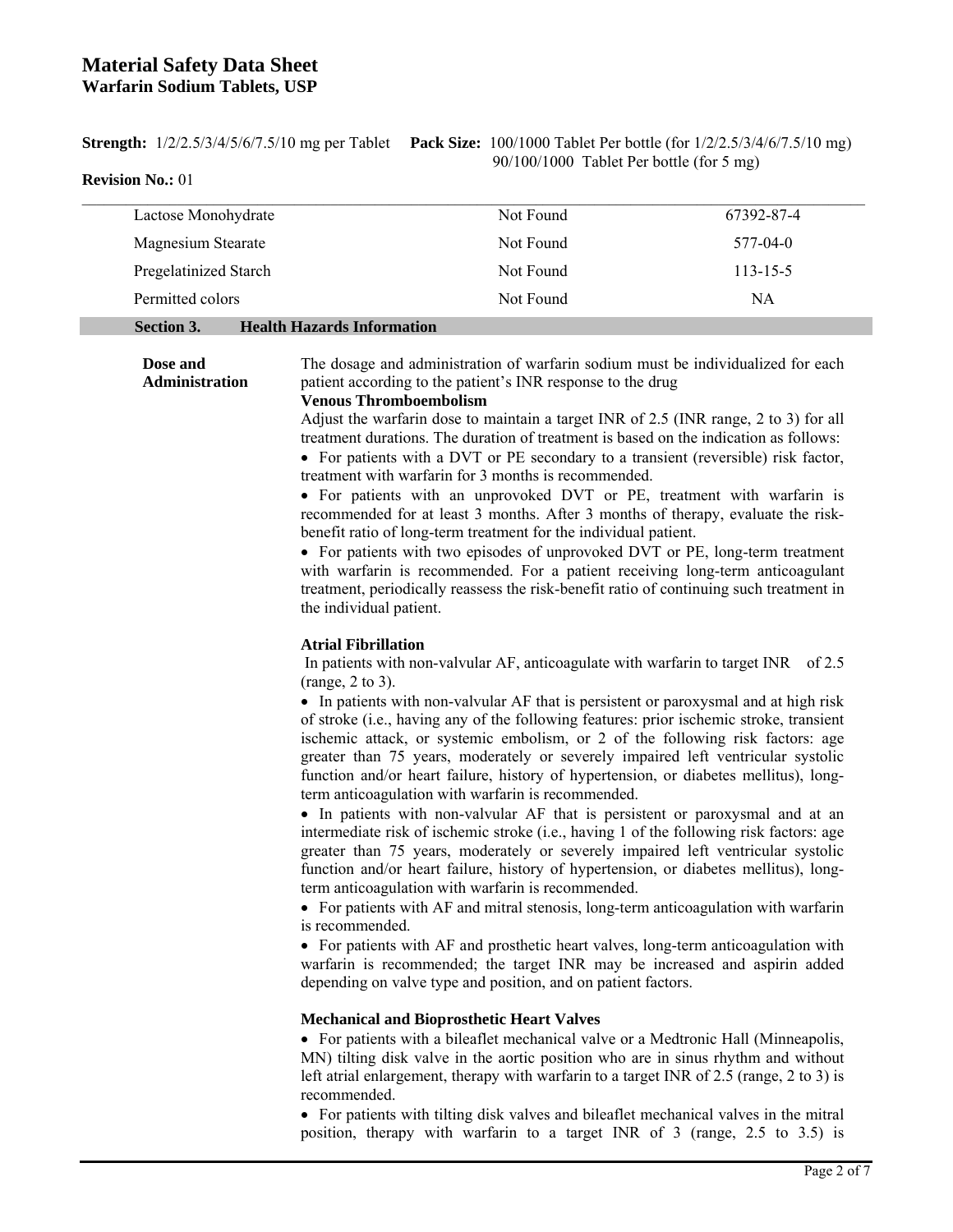|                         | <b>Strength:</b> $1/2/2.5/3/4/5/6/7.5/10$ mg per Tablet Pack Size: $100/1000$ Tablet Per bottle (for $1/2/2.5/3/4/6/7.5/10$ mg)<br>90/100/1000 Tablet Per bottle (for 5 mg)                                                                                                                                                                                                                                                                                                                                                                                                                                                                                                                                                                                                                                    |  |  |  |
|-------------------------|----------------------------------------------------------------------------------------------------------------------------------------------------------------------------------------------------------------------------------------------------------------------------------------------------------------------------------------------------------------------------------------------------------------------------------------------------------------------------------------------------------------------------------------------------------------------------------------------------------------------------------------------------------------------------------------------------------------------------------------------------------------------------------------------------------------|--|--|--|
| <b>Revision No.: 01</b> |                                                                                                                                                                                                                                                                                                                                                                                                                                                                                                                                                                                                                                                                                                                                                                                                                |  |  |  |
|                         | recommended.<br>• For patients with caged ball or caged disk valves, therapy with warfarin to a<br>target INR of $3$ (range, $2.5$ to $3.5$ ) is recommended.<br>• For patients with a bioprosthetic valve in the mitral position, therapy with<br>warfarin to a target INR of 2.5 (range, 2 to 3) for the first 3 months after valve<br>insertion is recommended. If additional risk factors for thromboembolism are<br>present (AF, previous thromboembolism, left ventricular dysfunction), a target INR<br>of 2.5 (range, 2 to 3) is recommended.                                                                                                                                                                                                                                                          |  |  |  |
|                         | <b>Post-Myocardial Infarction</b><br>• For high-risk patients with MI (e.g., those with a large anterior MI, those with<br>significant heart failure, those with intracardiac thrombus visible on transthoracic<br>echocardiography, those with AF, and those with a history of a thromboembolic<br>event), therapy with combined moderate-intensity (INR, 2 to 3) warfarin plus low-<br>dose aspirin ( $\leq 100$ mg/day) for at least 3 months after the MI is recommended.                                                                                                                                                                                                                                                                                                                                  |  |  |  |
|                         | <b>Recurrent Systemic Embolism and Other Indications</b><br>Oral anticoagulation therapy with warfarin has not been fully evaluated by clinical<br>trials in patients with valvular disease associated with AF, patients with mitral<br>stenosis, and patients with recurrent systemic embolism of unknown etiology.<br>However, a moderate dose regimen (INR 2 to 3) may be used for these patients.                                                                                                                                                                                                                                                                                                                                                                                                          |  |  |  |
|                         | <b>Initial and Maintenance Dosing</b><br>The appropriate initial dosing of warfarin sodium varies widely for different<br>patients. Not all factors responsible for warfarin dose variability are known, and the<br>initial dose is influenced by:<br>• Clinical factors including age, race, body weight, sex, concomitant medications,<br>and comorbidities<br>Genetic factors (CYP2C9 and VKORC1 genotypes)                                                                                                                                                                                                                                                                                                                                                                                                 |  |  |  |
| <b>Adverse Effects</b>  | Hemorrhage ,Necrosis of skin and other tissues ,Systemic atheroemboli and<br>cholesterol microemboli , Other adverse reactions to warfarin sodium include:<br>Immune system disorders: hypersensitivity/allergic reactions (including urticaria<br>and anaphylactic reactions), Vascular disorders: vasculitis, Hepatobiliary disorders:<br>hepatitis elevated liver enzymes. Cholestatic hepatitis has been associated with<br>concomitant administration of warfarin sodium and ticlopidine.<br>Gastrointestinal disorders: nausea, vomiting, diarrhea, taste perversion, abdominal<br>pain, flatulence, bloating ,Skin disorders: rash, dermatitis (including bullous<br>eruptions), pruritus, alopecia , Respiratory disorders: tracheal or tracheobronchial<br>calcification<br>General disorders: chills |  |  |  |
| <b>Over Dose Effect</b> | Bleeding (e.g., appearance of blood in stools or urine, hematuria, excessive<br>menstrual bleeding, melena, petechiae, excessive bruising or persistent oozing from<br>superficial injuries, unexplained fall in hemoglobin) is a manifestation of excessive                                                                                                                                                                                                                                                                                                                                                                                                                                                                                                                                                   |  |  |  |

anticoagulation.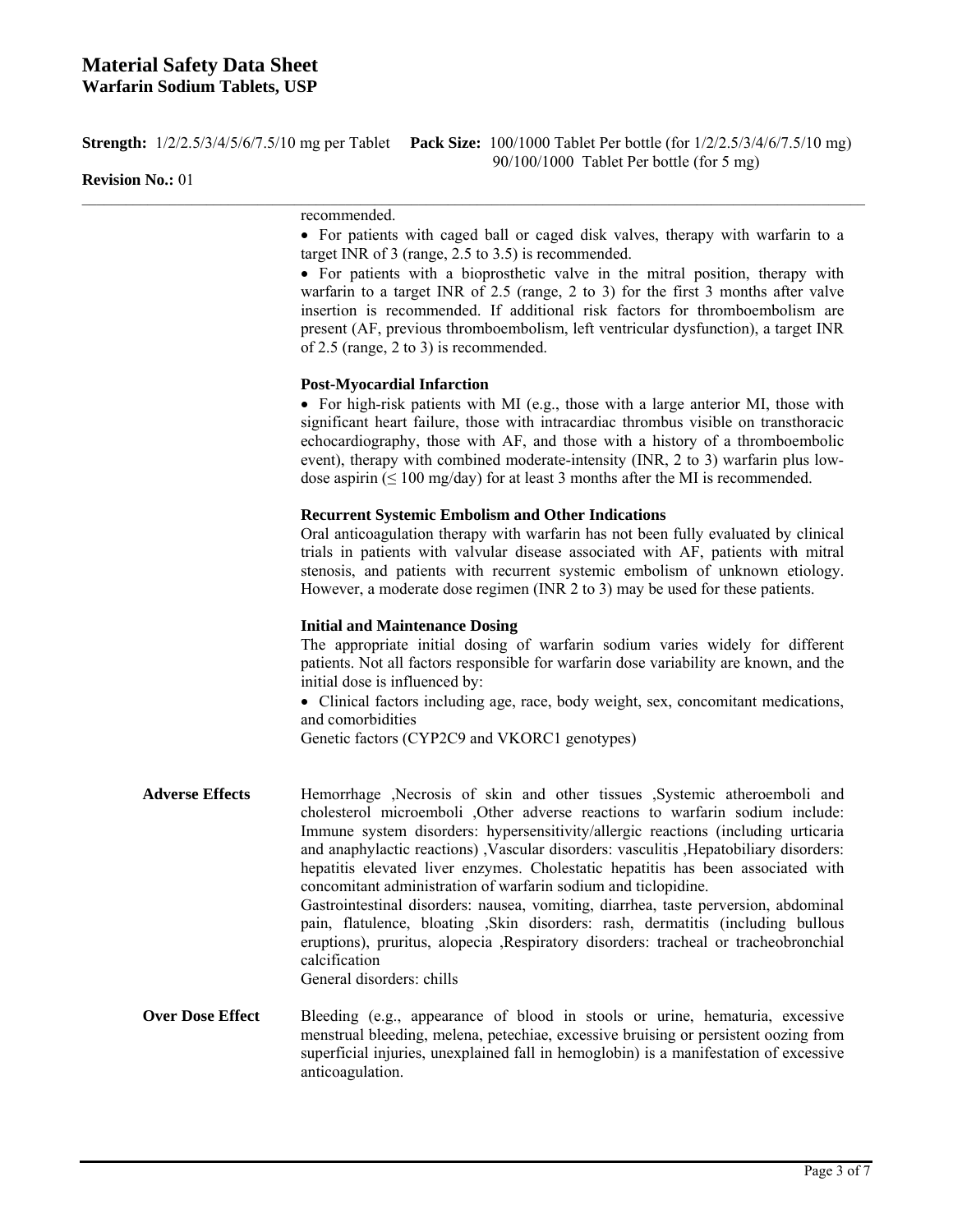# **Material Safety Data Sheet Warfarin Sodium Tablets, USP**

|  | <b>Strength:</b> $1/2/2.5/3/4/5/6/7.5/10$ mg per Tablet Pack Size: $100/1000$ Tablet Per bottle (for $1/2/2.5/3/4/6/7.5/10$ mg) |  |
|--|---------------------------------------------------------------------------------------------------------------------------------|--|
|  | $90/100/1000$ Tablet Per bottle (for 5 mg)                                                                                      |  |

**Revision No.:** 01

| have high blood pressure , have a heart problem called congestive heart failure , have                                                                                                                                                                                                                                                                                                                                                                                                                                                                                                                                                                                                                                                                                                                                                                |  |  |  |
|-------------------------------------------------------------------------------------------------------------------------------------------------------------------------------------------------------------------------------------------------------------------------------------------------------------------------------------------------------------------------------------------------------------------------------------------------------------------------------------------------------------------------------------------------------------------------------------------------------------------------------------------------------------------------------------------------------------------------------------------------------------------------------------------------------------------------------------------------------|--|--|--|
| are breastfeeding. You and your healthcare provider should decide if you will take<br>Tell all of your healthcare providers and dentists that you are taking warfarin<br>sodium. They should talk to the healthcare provider who prescribed warfarin<br>sodium for you before you have any surgery or dental procedure. Your warfarin<br>sodium may need to be stopped for a short time or your may need your dose<br>adjusted. Tell your healthcare provider about all the medicines you take, including<br>prescription and non-prescription medicines, vitamins, and herbal supplements.<br>Some of your other medicines may affect the way warfarin sodium works. Certain<br>medicines may increase your risk of bleeding. Know the medicines you take. Keep<br>a list of them to show your healthcare provider and pharmacist when you get a new |  |  |  |
| Pregnancy, except in women with mechanical heart valves , Hemorrhagic tendencies<br>or blood dyscrasias , Recent or contemplated surgery of the central nervous system<br>(CNS) or eye, or traumatic surgery resulting in large open surfaces , Bleeding<br>tendencies associated with certain conditions , Threatened abortion, eclampsia, and<br>preeclampsia , Unsupervised patients with potential high levels of non-compliance<br>,Spinal puncture and other diagnostic or therapeutic procedures with potential for<br>uncontrollable bleeding , Hypersensitivity to warfarin or any component of the<br>product , Major regional or lumbar block anesthesia , Malignant hypertension.                                                                                                                                                         |  |  |  |
| Warfarin sodium tablets are contraindicated in women who are pregnant except in<br>pregnant women with mechanical heart valves, who are at high risk of<br>thromboembolism, and for whom the benefits of warfarin sodium may outweigh the<br>risks.                                                                                                                                                                                                                                                                                                                                                                                                                                                                                                                                                                                                   |  |  |  |
| <b>Pregnancy Category</b><br><b>Pregnancy Category D</b> for women with mechanical heart valves and <b>Pregnancy</b><br>Category X for other pregnant populations                                                                                                                                                                                                                                                                                                                                                                                                                                                                                                                                                                                                                                                                                     |  |  |  |
|                                                                                                                                                                                                                                                                                                                                                                                                                                                                                                                                                                                                                                                                                                                                                                                                                                                       |  |  |  |
| Remove from exposure. Remove contaminated clothing. Person developing serious                                                                                                                                                                                                                                                                                                                                                                                                                                                                                                                                                                                                                                                                                                                                                                         |  |  |  |
| The treatment of excessive anticoagulation is based on the level of the INR, the<br>presence or absence of bleeding, and clinical circumstances. Reversal of warfarin<br>sodium anticoagulation may be obtained by discontinuing warfarin sodium therapy<br>The use of vitamin $K_1$ reduces response to subsequent warfarin sodium therapy and<br>patients may return to a pretreatment thrombotic status following the rapid reversal<br>of a prolonged INR. Resumption of warfarin sodium administration reverses the<br>effect of vitamin K, and a therapeutic INR can again be obtained by careful dosage                                                                                                                                                                                                                                        |  |  |  |
|                                                                                                                                                                                                                                                                                                                                                                                                                                                                                                                                                                                                                                                                                                                                                                                                                                                       |  |  |  |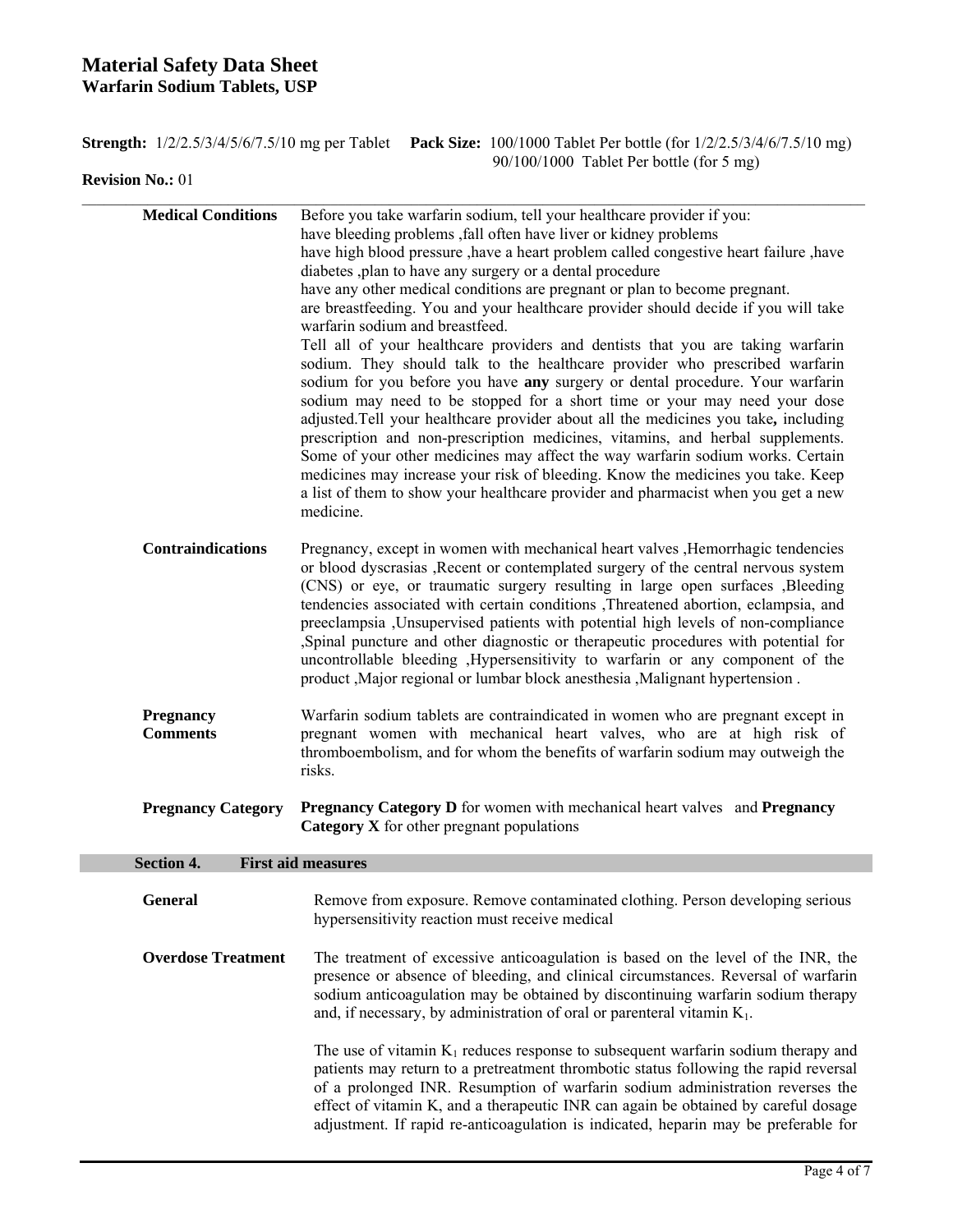# **Material Safety Data Sheet Warfarin Sodium Tablets, USP**

**Strength:** 1/2/2.5/3/4/5/6/7.5/10 mg per Tablet **Pack Size:** 100/1000 Tablet Per bottle (for 1/2/2.5/3/4/6/7.5/10 mg) 90/100/1000 Tablet Per bottle (for 5 mg)

## **Revision No.:** 01

initial therapy.

Wash spill site.

Prothrombin complex concentrate (PCC), fresh frozen plasma, or activated Factor VII treatment may be considered if the requirement to reverse the effects of warfarin sodium is urgent. A risk of hepatitis and other viral diseases is associated with the use of blood products; PCC and activated Factor VII are also associated with an increased risk of thrombosis. Therefore, these preparations should be used only in exceptional or life-threatening bleeding episodes secondary to warfarin sodium overdosage.

| Section 5.                                  | Fire – fighting measures                                                                                                                                                                                                                                                                     |                                            |                                                                                                                                                                                                                                           |
|---------------------------------------------|----------------------------------------------------------------------------------------------------------------------------------------------------------------------------------------------------------------------------------------------------------------------------------------------|--------------------------------------------|-------------------------------------------------------------------------------------------------------------------------------------------------------------------------------------------------------------------------------------------|
| <b>Flash point</b>                          | Not Found                                                                                                                                                                                                                                                                                    | <b>Upper Flammable</b><br>Limit:           | Not Found                                                                                                                                                                                                                                 |
| <b>Auto-Ignition</b><br><b>Temperature:</b> | Not Found                                                                                                                                                                                                                                                                                    | <b>Lower Flammable</b><br>Limit:           | Not Found                                                                                                                                                                                                                                 |
| <b>Extinguishing</b><br><b>Media</b>        | Water Spray, dry<br>chemical, carbon dioxide<br>or foam as appropriate for<br>surrounding fire and<br>material.                                                                                                                                                                              | <b>Fire and Explosion</b><br><b>Hazard</b> | This material is assumed to<br>be combustible.<br>As with all dry powders it<br>is advisable to ground<br>mechanical equipment in<br>contact with the<br>dry<br>material to dissipate the<br>potential build up of static<br>electricity. |
| Procedure                                   | <b>Fire Fighting</b><br>As with all fires, evacuate personnel to a safe area. Fire fighter should use self-<br>contained breathing equipment and protective clothing.                                                                                                                        |                                            |                                                                                                                                                                                                                                           |
| Section 6.                                  | <b>Accidental Release Measures</b>                                                                                                                                                                                                                                                           |                                            |                                                                                                                                                                                                                                           |
|                                             | Wear approved respiratory protection, chemically compatible gloves and protective<br><b>Spill Response</b><br>clothing. Wipe up spillage or collect spillage using high efficiency vacuum cleaner.<br>Avoid breathing dust. Place spillage in appropriately labelled container for disposal. |                                            |                                                                                                                                                                                                                                           |

**Section 7. Handling and Storage**  Storage Store at 20° to 25°C (68° to 77°F) [see USP Controlled Room Temperature]. Protect from light. Dispense in a tight, light-resistant container as defined in the USP.

**Section 8. Exposure controls and personal protection Respiratory Protection**  Protection from inhalation is not normally necessary. If ventilation is inadequate or dust is likely to generate, use of suitable dust mask would be appropriate.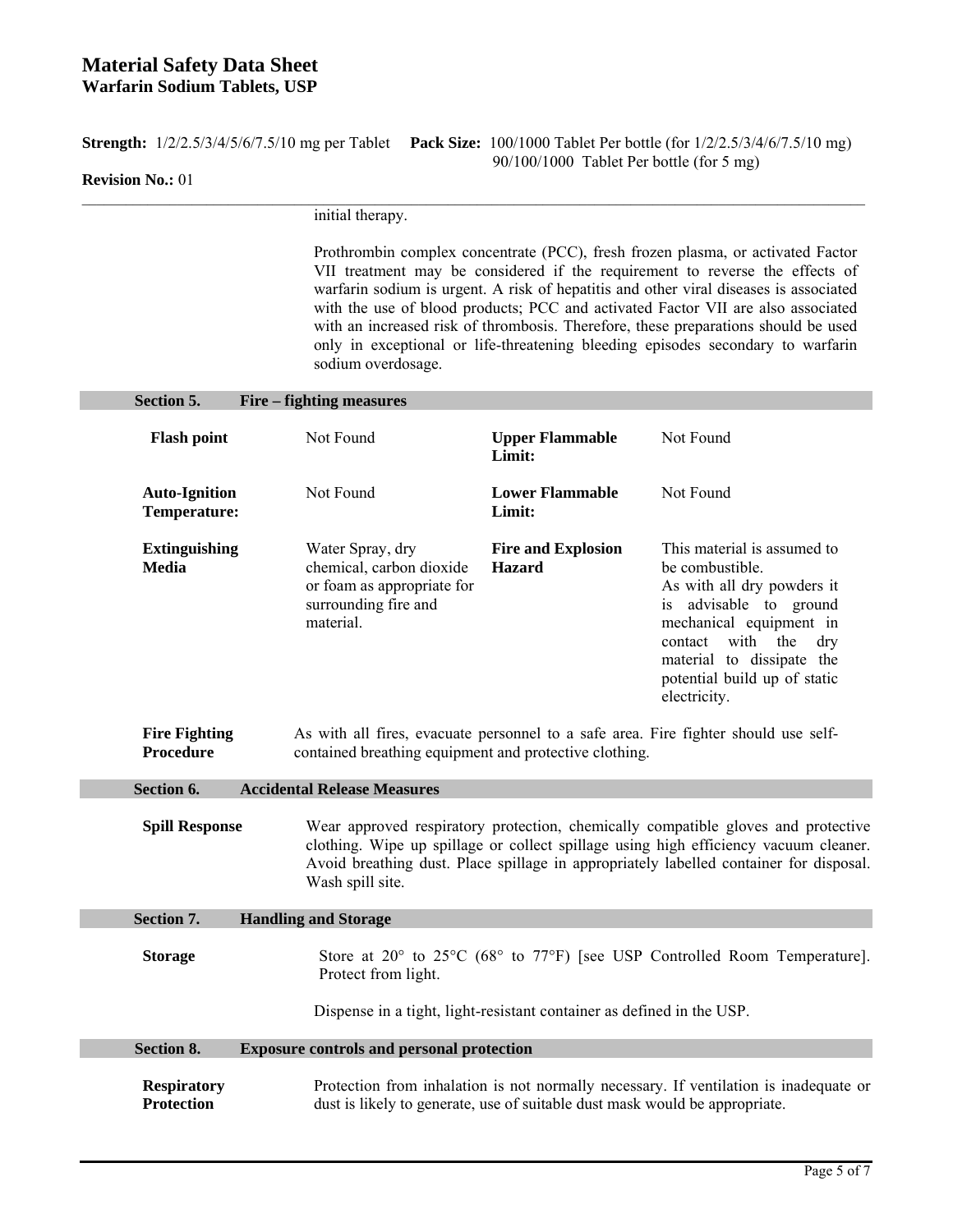**Percentage Volatile by volume** 

|                            |                                                                                                                                                                               |                       | <b>Strength:</b> $1/2/2.5/3/4/5/6/7.5/10$ mg per Tablet Pack Size: $100/1000$ Tablet Per bottle (for $1/2/2.5/3/4/6/7.5/10$ mg)<br>90/100/1000 Tablet Per bottle (for 5 mg)          |  |
|----------------------------|-------------------------------------------------------------------------------------------------------------------------------------------------------------------------------|-----------------------|--------------------------------------------------------------------------------------------------------------------------------------------------------------------------------------|--|
| <b>Revision No.: 01</b>    |                                                                                                                                                                               |                       |                                                                                                                                                                                      |  |
| <b>Skin Protection</b>     | Skin protection is not normally necessary, however it is good practice to avoid contact<br>with chemical to use suitable gloves when handling.                                |                       |                                                                                                                                                                                      |  |
| <b>Eye protection</b>      | Eye protection is not normally necessary. If concerned wear protective goggles or<br>glasses. Wash hands prior to touching eye and in particular handling contact lenses.     |                       |                                                                                                                                                                                      |  |
| <b>Protective Clothing</b> | Protective clothing is not normally necessary, however it is good practice to use<br>apron.                                                                                   |                       |                                                                                                                                                                                      |  |
| Section 9.                 | <b>Physical and chemical properties</b>                                                                                                                                       |                       |                                                                                                                                                                                      |  |
| Appearance                 | Warfarin Sodium Tablets USP, 1 mg are pink, oval, flat, beveled edge, uncoated tablets<br>debossed with the logo of 'WAR', '1' and bisect on one side and plain on other side |                       |                                                                                                                                                                                      |  |
|                            |                                                                                                                                                                               |                       | Warfarin Sodium Tablets USP, 2 mg are lavender, oval, flat, beveled edge, uncoated tablets<br>debossed with the logo of 'WAR', '2' and bisect on one side and plain on other side    |  |
|                            |                                                                                                                                                                               |                       | Warfarin Sodium Tablets USP, 2.5 mg are green, oval, flat, beveled edge, uncoated tablets<br>debossed with the logo of 'WAR', '21/2' and bisect on one side and plain on other side  |  |
|                            |                                                                                                                                                                               |                       | Warfarin Sodium Tablets USP, 3 mg are tan, oval, flat, beveled edge, uncoated tablets<br>debossed with the logo of 'WAR', '3' and bisect on one side and plain on other side         |  |
|                            |                                                                                                                                                                               |                       | Warfarin Sodium Tablets USP, 4 mg are blue, oval, flat, beveled edge, uncoated tablets<br>debossed with the logo of 'WAR', '4' and bisect on one side and plain on other side        |  |
|                            |                                                                                                                                                                               |                       | Warfarin Sodium Tablets USP, 5 mg are peach, oval, flat, beveled edge, uncoated tablets<br>debossed with the logo of 'WAR', '5' and bisect on one side and plain on other side       |  |
|                            |                                                                                                                                                                               |                       | Warfarin Sodium Tablets USP, 6 mg are teal, oval, flat, beveled edge, uncoated tablets<br>debossed with the logo of 'WAR', '6' and bisect on one side and plain on other side        |  |
|                            |                                                                                                                                                                               |                       | Warfarin Sodium Tablets USP, 7.5 mg are yellow, oval, flat, beveled edge, uncoated tablets<br>debossed with the logo of 'WAR', '7'/2' and bisect on one side and plain on other side |  |
|                            | other side                                                                                                                                                                    |                       | Warfarin Sodium Tablets USP, 10 mg are white to off white, oval, flat, beveled edge,<br>uncoated tablets debossed with the logo of 'WAR', '10' and bisect on one side and plain on   |  |
| Solubility in water        | very soluble                                                                                                                                                                  | Odour                 | Odourless                                                                                                                                                                            |  |
| <b>Boiling point</b>       | No Data Available                                                                                                                                                             | <b>Melting Point</b>  | No Data Available                                                                                                                                                                    |  |
| <b>Evaporation rate</b>    | No Data Available                                                                                                                                                             | <b>Vapour density</b> | No Data Available                                                                                                                                                                    |  |

**Reactivity in water No Data Available <b>Evaporation rate No Data Available** 

No Data Available **Specific gravity** No Data Available

No Data Available **Other information** Not Applicable